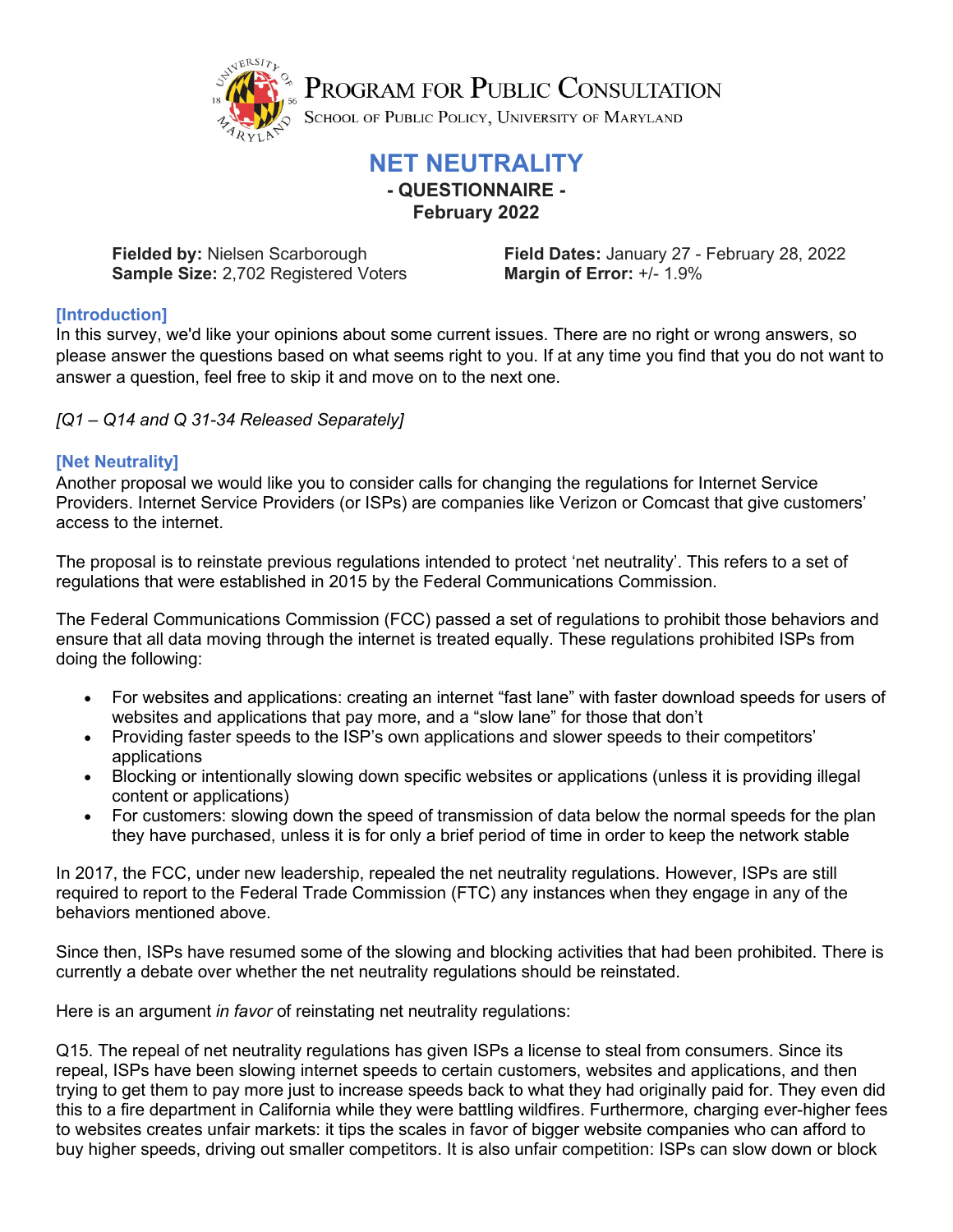access to any of their competitors' applications, like a TV streaming service or a video chat application. All this corrupts free market competition and reduces innovation. Reinstating net neutrality will benefit customers and level the playing field for businesses.

| Q15.             | <b>Very</b><br><b>Convincing</b> | <b>Somewhat</b><br><b>Convincing</b> | <b>Total</b><br><b>Convincing</b> | <b>Somewhat</b><br><b>Unconvincing</b> | <b>Very</b><br><b>Unconvincing</b> | <b>Total</b><br><b>Unconvincing</b> | <b>Refused</b><br>/ <b>DK</b> |
|------------------|----------------------------------|--------------------------------------|-----------------------------------|----------------------------------------|------------------------------------|-------------------------------------|-------------------------------|
| <b>National</b>  | 52.6%                            | 25.9%                                | 78.5%                             | 12.3%                                  | 5.6%                               | 17.9%                               | 3.6%                          |
| Republicans      | 46.2%                            | 28.2%                                | 74.4%                             | 14.1%                                  | 6.8%                               | 20.9%                               | 4.7%                          |
| Democrats        | 62.0%                            | 24.1%                                | 86.1%                             | 8.3%                                   | 2.7%                               | 11.0%                               | 2.9%                          |
| Independents     | 46.4%                            | 24.1%                                | 70.5%                             | 17.6%                                  | 9.5%                               | 27.1%                               | 2.4%                          |
| Cook's PVI (D-R) |                                  |                                      |                                   |                                        |                                    |                                     |                               |
| Very red         | 50.3%                            | 24.3%                                | 74.6%                             | 15.4%                                  | 4.5%                               | 19.9%                               | 5.6%                          |
| Somewhat red     | 53.7%                            | 26.1%                                | 79.8%                             | 11.4%                                  | 6.9%                               | 18.3%                               | 1.9%                          |
| Lean red         | 53.1%                            | 25.3%                                | 78.4%                             | 12.5%                                  | 4.9%                               | 17.4%                               | 4.2%                          |
| Lean blue        | 54.4%                            | 25.2%                                | 79.6%                             | 12.0%                                  | 5.1%                               | 17.1%                               | 3.3%                          |
| Somewhat blue    | 54.0%                            | 25.8%                                | 79.8%                             | 9.4%                                   | 6.6%                               | 16.0%                               | 4.2%                          |
| Very blue        | 49.4%                            | 29.2%                                | 78.6%                             | 12.8%                                  | 5.7%                               | 18.5%                               | 3.0%                          |

Here is a counter argument:

Q16. Net neutrality rules are unnecessarily heavy-handed and stifle innovation. There is little evidence that restrictive rules are required, but there is evidence that they hold back the development of the internet in the United States, which is lagging behind other developed countries. Under net neutrality regulations, companies with websites would not have access to the cutting-edge download speeds that could upgrade the quality of their services. We need to keep ISPs free from this regulation so they can bring internet service in the US to a whole new level. When ISPs can do this, they can also provide lower cost internet service for other consumers and provide internet service to more areas. As long as ISPs are required to disclose any variation in download speeds or website blocking–as they are now–the market will make sure that the ISPs do not overreach.

| Q16.             | <b>Very</b><br><b>Convincing</b> | <b>Somewhat</b><br><b>Convincing</b> | <b>Total</b><br><b>Convincing</b> | <b>Somewhat</b><br><b>Unconvincing</b> | <b>Very</b><br><b>Unconvincing</b> | <b>Total</b><br><b>Unconvincing</b> | <b>Refused</b><br>/ <b>DK</b> |  |
|------------------|----------------------------------|--------------------------------------|-----------------------------------|----------------------------------------|------------------------------------|-------------------------------------|-------------------------------|--|
| <b>National</b>  | 12.4%                            | 26.9%                                | 39.3%                             | 32.6%                                  | 27.0%                              | 59.6%                               | 1.0%                          |  |
| Republicans      | 15.5%                            | 30.9%                                | 46.4%                             | 34.0%                                  | 18.6%                              | 52.6%                               | 1.0%                          |  |
| Democrats        | 9.1%                             | 22.2%                                | 31.3%                             | 32.3%                                  | 35.1%                              | 67.4%                               | 1.3%                          |  |
| Independents     | 12.6%                            | 28.4%                                | 41.0%                             | 29.8%                                  | 28.8%                              | 58.6%                               | 0.4%                          |  |
| Cook's PVI (D-R) |                                  |                                      |                                   |                                        |                                    |                                     |                               |  |
| Very red         | 12.9%                            | 24.3%                                | 37.2%                             | 34.0%                                  | 27.5%                              | 61.5%                               | 1.3%                          |  |
| Somewhat red     | 15.8%                            | 28.2%                                | 44.0%                             | 30.2%                                  | 25.0%                              | 55.2%                               | 0.7%                          |  |
| Lean red         | 13.2%                            | 25.6%                                | 38.8%                             | 32.1%                                  | 27.7%                              | 59.8%                               | 1.4%                          |  |
| Lean blue        | 8.7%                             | 28.9%                                | 37.6%                             | 32.3%                                  | 28.5%                              | 60.8%                               | 1.6%                          |  |
| Somewhat blue    | 14.2%                            | 25.6%                                | 39.8%                             | 35.6%                                  | 24.0%                              | 59.6%                               | 0.5%                          |  |
| Very blue        | 10.5%                            | 26.8%                                | 37.3%                             | 32.2%                                  | 30.1%                              | 62.3%                               | 0.4%                          |  |

Here is an argument *against* reinstating net neutrality regulations:

Q17. Concerns about the repeal of net neutrality have been overblown and failed to recognize a key fact: that is, once the FCC repealed the net neutrality regulations, it reverted to the Federal Trade Commission (FTC) to take responsibility for ensuring that ISPs do not engage in anti-competitive and unfair practices. The FTC requires that any changes in the service they provide will be fully and publicly disclosed. With these protections, we will be able to count on the competitive forces of the market to ensure that ISPs provide the service that consumers want.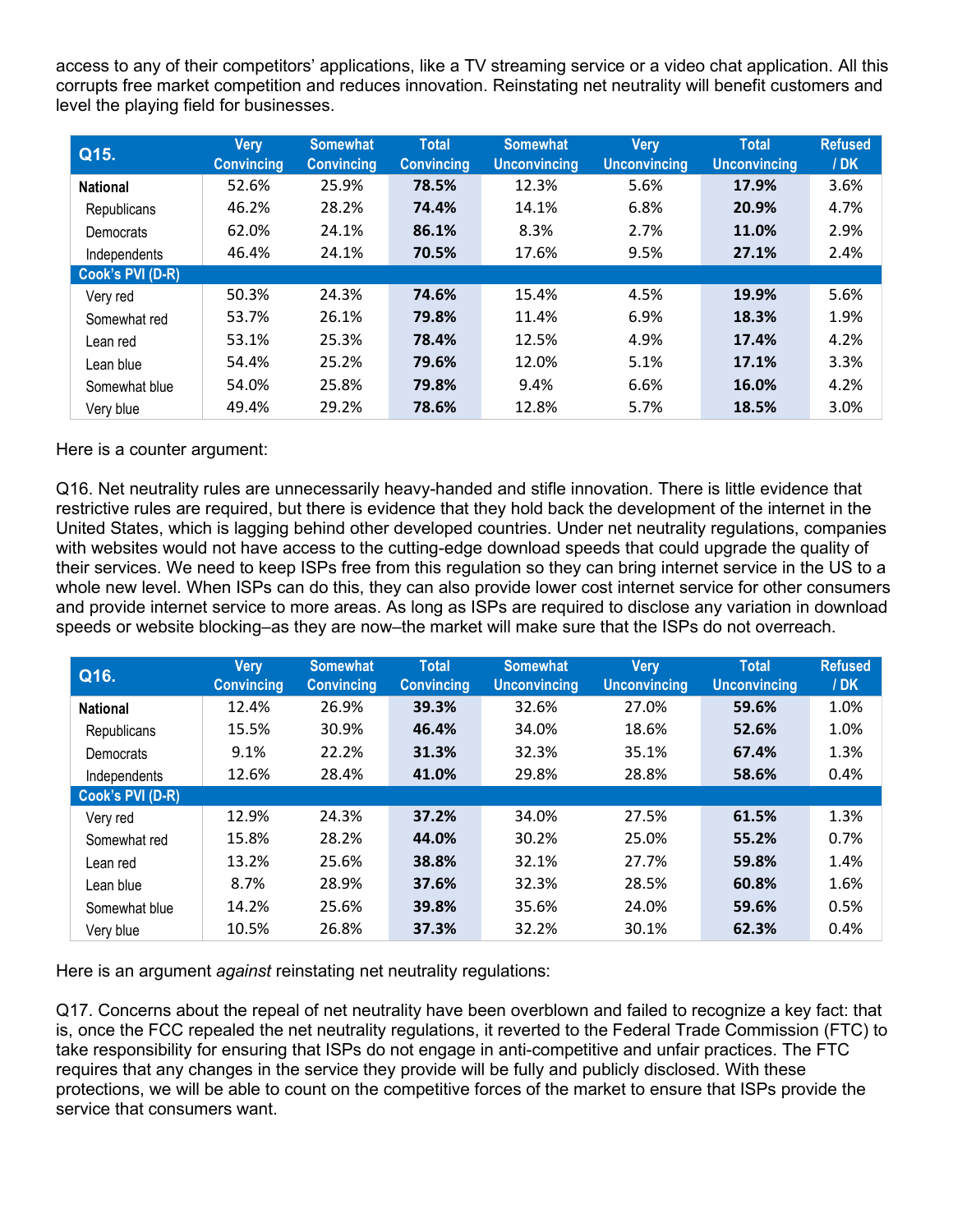| Q17.             | Very<br><b>Convincing</b> | <b>Somewhat</b><br><b>Convincing</b> | <b>Total</b><br><b>Convincing</b> | <b>Somewhat</b><br><b>Unconvincing</b> | <b>Very</b><br><b>Unconvincing</b> | <b>Total</b><br><b>Unconvincing</b> | <b>Refused</b><br>/DK |
|------------------|---------------------------|--------------------------------------|-----------------------------------|----------------------------------------|------------------------------------|-------------------------------------|-----------------------|
| <b>National</b>  | 13.8%                     | 36.9%                                | 50.7%                             | 31.2%                                  | 15.2%                              | 46.4%                               | 2.9%                  |
| Republicans      | 15.3%                     | 41.5%                                | 56.8%                             | 29.4%                                  | 10.7%                              | 40.1%                               | 3.1%                  |
| Democrats        | 10.8%                     | 34.4%                                | 45.2%                             | 32.7%                                  | 19.3%                              | 52.0%                               | 2.9%                  |
| Independents     | 17.2%                     | 31.3%                                | 48.5%                             | 32.1%                                  | 17.1%                              | 49.2%                               | 2.3%                  |
| Cook's PVI (D-R) |                           |                                      |                                   |                                        |                                    |                                     |                       |
| Very red         | 13.3%                     | 34.8%                                | 48.1%                             | 33.4%                                  | 14.1%                              | 47.5%                               | 4.4%                  |
| Somewhat red     | 18.1%                     | 39.8%                                | 57.9%                             | 27.9%                                  | 11.5%                              | 39.4%                               | 2.7%                  |
| Lean red         | 14.6%                     | 35.8%                                | 50.4%                             | 30.9%                                  | 16.6%                              | 47.5%                               | 2.2%                  |
| Lean blue        | 10.7%                     | 36.7%                                | 47.4%                             | 32.4%                                  | 16.7%                              | 49.1%                               | 3.4%                  |
| Somewhat blue    | 12.9%                     | 39.8%                                | 52.7%                             | 31.0%                                  | 13.7%                              | 44.7%                               | 2.6%                  |
| Very blue        | 13.4%                     | 34.3%                                | 47.7%                             | 31.0%                                  | 18.8%                              | 49.8%                               | 2.4%                  |

Here is a counter argument:

Q18. Giving the FTC jurisdiction over ISPs has not prevented them from slowing down internet speeds and charging customers and websites more to get them back to normal. It only requires that they disclose their actions. Further, the FTC cannot police the long-standing carriers like Verizon and AT&T. Last, as we've seen, we cannot count on market competition to ensure that customers get what they want--many American households only have access to one high-speed broadband ISP and, thus, there is no competition. Even when there is more than one ISP, it is unlikely they will voluntarily forego the right to charge for access to certain websites.

| Q18.             | Very<br><b>Convincing</b> | <b>Somewhat</b><br><b>Convincing</b> | <b>Total</b><br><b>Convincing</b> | <b>Somewhat</b><br><b>Unconvincing</b> | <b>Very</b><br><b>Unconvincing</b> | <b>Total</b><br><b>Unconvincing</b> | <b>Refused</b><br>/ <b>DK</b> |
|------------------|---------------------------|--------------------------------------|-----------------------------------|----------------------------------------|------------------------------------|-------------------------------------|-------------------------------|
| <b>National</b>  | 27.0%                     | 39.8%                                | 66.8%                             | 23.6%                                  | 7.8%                               | 31.4%                               | 1.7%                          |
| Republicans      | 21.2%                     | 40.7%                                | 61.9%                             | 27.0%                                  | 8.9%                               | 35.9%                               | 2.2%                          |
| Democrats        | 33.5%                     | 40.5%                                | 74.0%                             | 18.6%                                  | 6.0%                               | 24.6%                               | 1.5%                          |
| Independents     | 26.3%                     | 35.7%                                | 62.0%                             | 27.1%                                  | 9.8%                               | 36.9%                               | 1.1%                          |
| Cook's PVI (D-R) |                           |                                      |                                   |                                        |                                    |                                     |                               |
| Very red         | 24.0%                     | 41.6%                                | 65.6%                             | 25.2%                                  | 7.1%                               | 32.3%                               | 2.0%                          |
| Somewhat red     | 24.2%                     | 36.2%                                | 60.4%                             | 26.5%                                  | 11.8%                              | 38.3%                               | 1.4%                          |
| Lean red         | 30.4%                     | 40.2%                                | 70.6%                             | 20.2%                                  | 7.7%                               | 27.9%                               | 1.5%                          |
| Lean blue        | 30.7%                     | 39.9%                                | 70.6%                             | 19.9%                                  | 6.3%                               | 26.2%                               | 3.2%                          |
| Somewhat blue    | 25.7%                     | 39.5%                                | 65.2%                             | 28.1%                                  | 5.8%                               | 33.9%                               | 1.0%                          |
| Very blue        | 24.7%                     | 41.3%                                | 66.0%                             | 23.7%                                  | 9.2%                               | 32.9%                               | 1.1%                          |

Q19. So, how acceptable would you find a proposal to reinstate net neutrality regulations? These regulations would prohibit ISPs from doing the following:

- For websites and applications: creating an internet "fast lane" with faster download speeds for those that pay more, and a "slow lane" for those who don't
- Providing faster speeds to the ISP's own services and slower speeds to their competitors' services
- Blocking or intentionally slowing down any website or application (unless it is providing illegal content or services)
- For customers: slowing down the speed of transmission of data below the normal speeds for the plan they have purchased